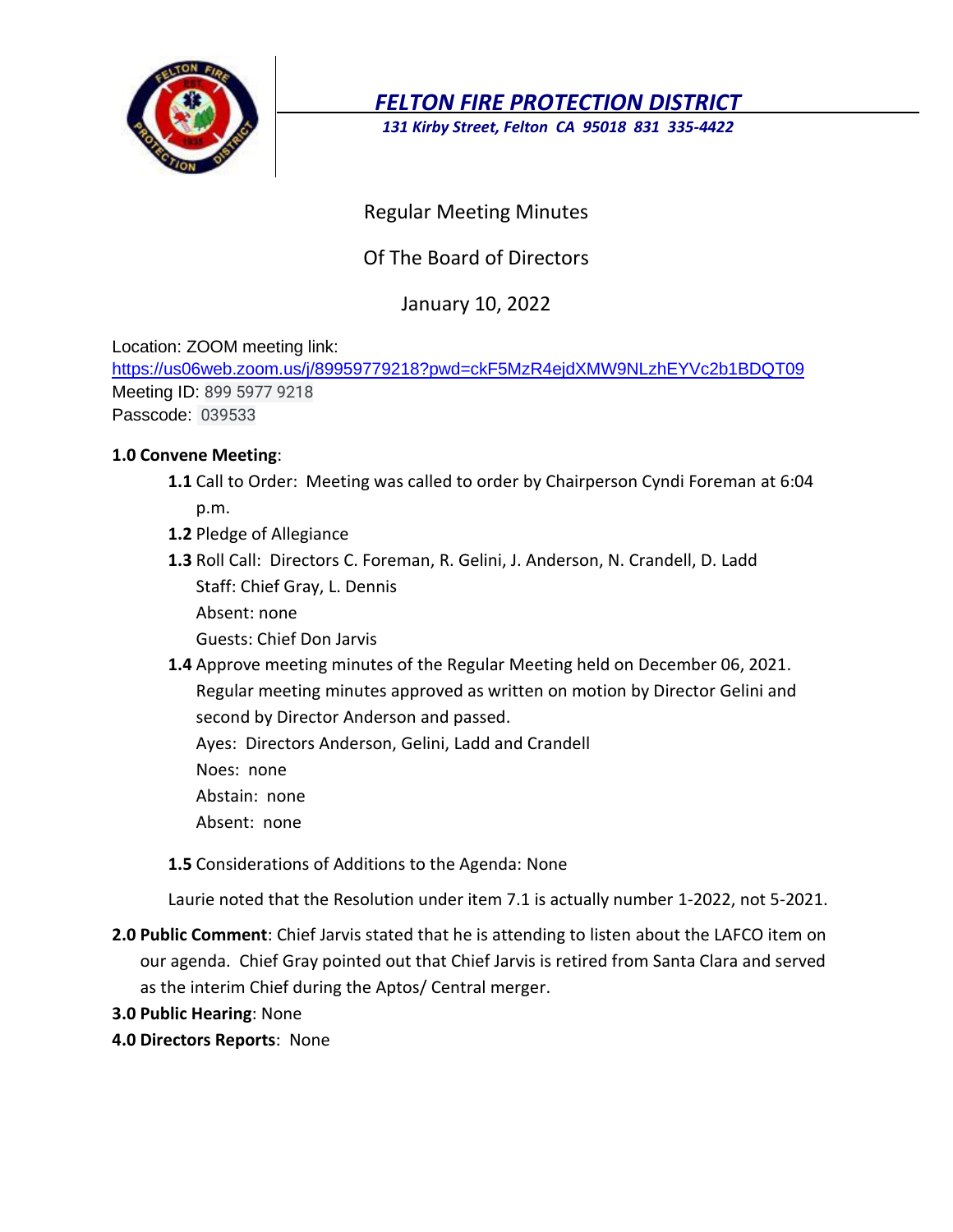**5.0 Staff Report**: Chief Gray reviewed highlights of the Chief's Report he emailed to the board members.

-The valley chiefs have been communicating regarding common issues and solutions. They are looking to host a Special Meeting for all of the district boards, potentially in February at Zayante Fire. More to come soon on scheduling.

-Working on an electronic policy manual to bring things together.

-COVID update- continues to be a moving target, many changes. Will continue to send out updated information to everyone as it comes out.

- Recently made updates to EMT and overnight shift policies.

- Provided an email to board members with 2022 Chief Goals. Director Foreman commented she felt this was a well thought out document reflecting good goals.

- We had a slip in response time in December. Directly related to difficulty in staffing shortages on overnight signups.

### **6.0 Unfinished Business**:

### **6.1 LAFCO sphere of influence annexation- Gray / Anderson- discussion**

Chief Gray spoke with Chief Armstrong at CalFire regarding the potential plan and effects. He plans to try to meet with Michael Beaton to discuss. There should be minimal affect to tax base, with the main intent to improve response for the community. Director Anderson commented that he thinks the Chief is on the right track with communications. Director Anderson feels we will be able to recoup about 50% of the approximate \$8,000 in fees. Chief added that so far County Fire, State Parks and CalFire haven't had any objections.

**6.2 PERS CEPPT pension prefunding trust presentation- Anderson- discussion and possible action**

Director Anderson stated there is no minimum dollar amount to start the fund. There are also no fees until we actually open with funds, and that will be .25%. As more entities invest the fees may go down. He feels the fee structure is reasonable. Overall, he thinks it's better than the LAIF.

Director Foreman asked where we stand on proceeding at this point. Discussion regarding paying off or paying down the unfunded liability balance and what to contribute to CEPPT.

Chief suggested \$100,000 initial contribution. He added that it's been difficult to obtain a good payoff amount. Additional discussion. Director Crandell was in agreement to begin investing and pay down the unfunded liability.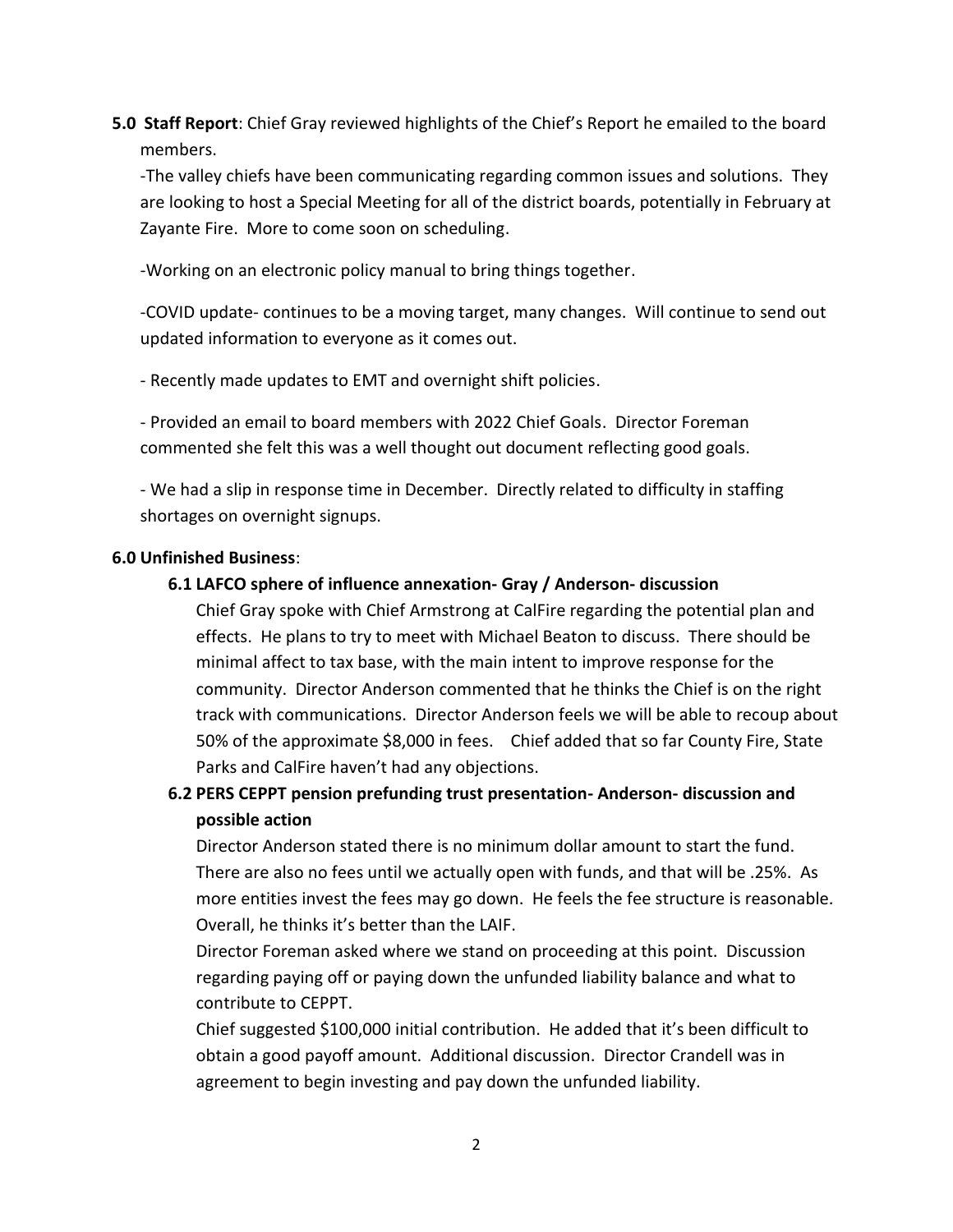Director Anderson suggested completing the paperwork and opening the account initially. Suggested the Chair, Vice-Chair and Chief be the designated authorized persons to request withdrawal.

Director Anderson made a motion to open the PERS/ CEPPT account at the 5% rate. Director Crandell seconded.

Ayes: Directors Anderson, Gelini, Ladd and Crandell Noes: none Abstain: none Absent: none Motion carried. Director Anderson will forward the paperwork information to Laurie to complete.

**6.3 Strategic planning process update- Gray/ Crandell- discussion/ update** Chief Gray stated that there was no update.

#### **7.0 New Business:**

**7.1 Adopt Resolution 1-2022 to continue supporting AB 361- Conducting virtual board meetings during a declared state of emergency- Gray- discussion and action** Director Crandell made a motion to adopt the resolution to continue virtual meetings and Director Gelini seconded.

Ayes: Directors Anderson, Gelini, Ladd and Crandell Noes: none Abstain: none Absent: none Motion carried.

**7.2 Daytime staffing and PERS contributions for employees enrolled with other agencies. Discussion and possible action - Gray**

Chief Gray explained our staffing issues and the impact occurring with PERS membership. CalFire, State Parks and SC SO all are in PERS and many of our volunteers work for these agencies. We currently have 3 volunteers wanting to work piece-work day shifts that are affected, and we currently aren't able to use them. He feels our current staff levels warrant consideration. He explained some calculations using PEPRA rates that would amount to roughly \$2,600 annually in contributions if we used them. Director Anderson if the number of hours we might potentially use them would negatively impact hour restrictions for CalFire or other agencies. Chief is still researching to clarify this and other requirements.